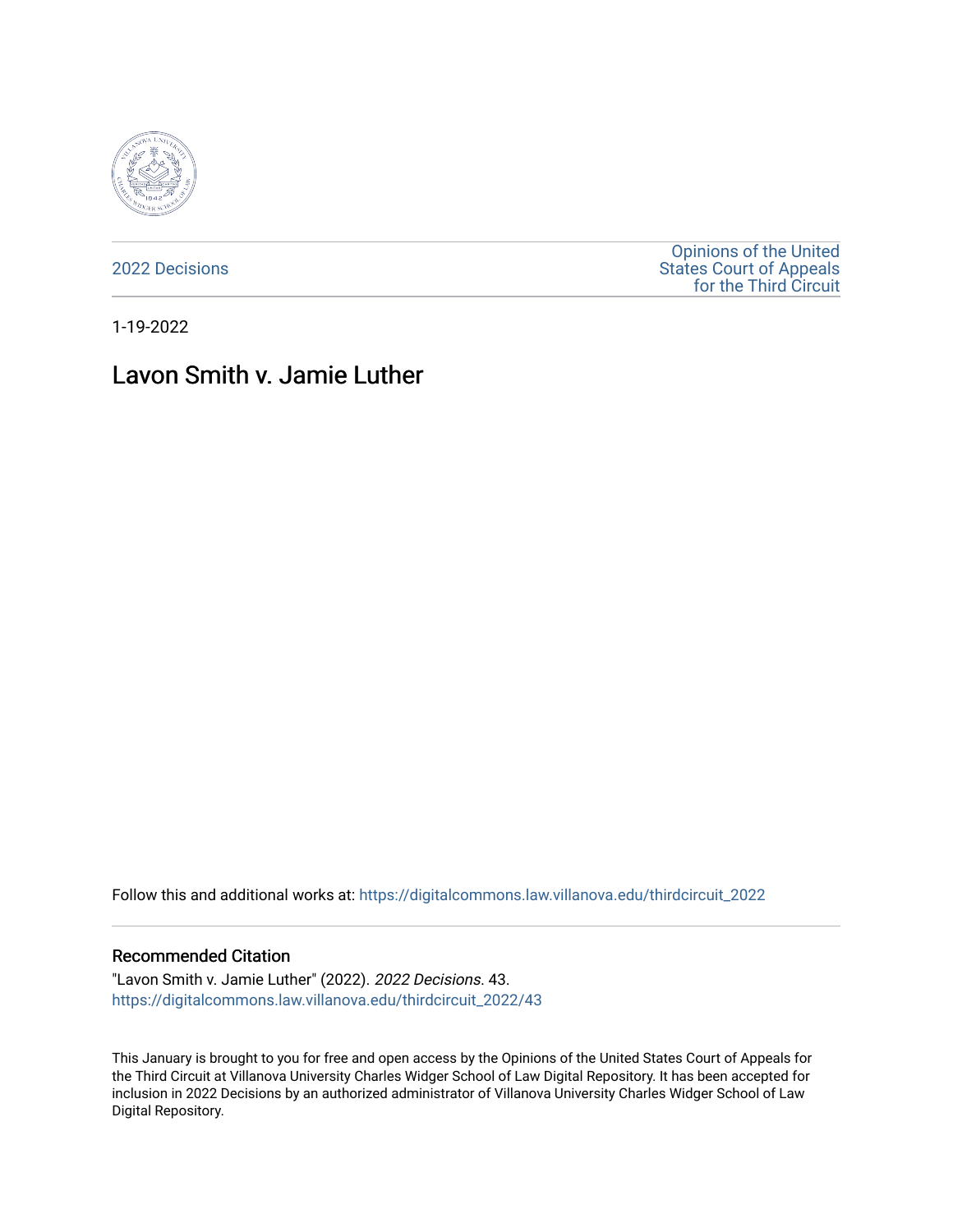#### **NOT PRECEDENTIAL**

### UNITED STATES COURT OF APPEALS FOR THE THIRD CIRCUIT

\_\_\_\_\_\_\_\_\_\_\_

No. 20-3533 \_\_\_\_\_\_\_\_\_\_

## LAVON CECIL SMITH, Appellant

v.

SUPERINTENDENT JAMIE LUTHER; CHAD WAKEFIELD, Deputy Superintendent; DR. D DOLL'S SMITHFIELD MEDICAL DEPARTMENT; PERRIGO PIC (R) MANUFACTURING: CLAY; DIAMOND PHARMACY SERVICES

\_\_\_\_\_\_\_\_\_\_\_\_\_\_\_\_\_\_\_\_\_\_\_\_\_\_\_\_\_\_\_\_\_\_\_\_

On Appeal from the United States District Court for the Middle District of Pennsylvania (D.C. Civil Action No. 1-20-cv-01621) District Judge: Honorable Christopher C. Conner

\_\_\_\_\_\_\_\_\_\_\_\_\_\_\_\_\_\_\_\_\_\_\_\_\_\_\_\_\_\_\_\_\_\_\_\_

Submitted Pursuant to Third Circuit LAR 34.1(a) December 17, 2021

Before: RESTREPO, PHIPPS and COWEN, Circuit Judges

(Opinion filed: January 19, 2022) \_\_\_\_\_\_\_\_\_\_\_

> OPINION\* \_\_\_\_\_\_\_\_\_\_\_

PER CURIAM

<sup>\*</sup> This disposition is not an opinion of the full Court and pursuant to I.O.P. 5.7 does not constitute binding precedent.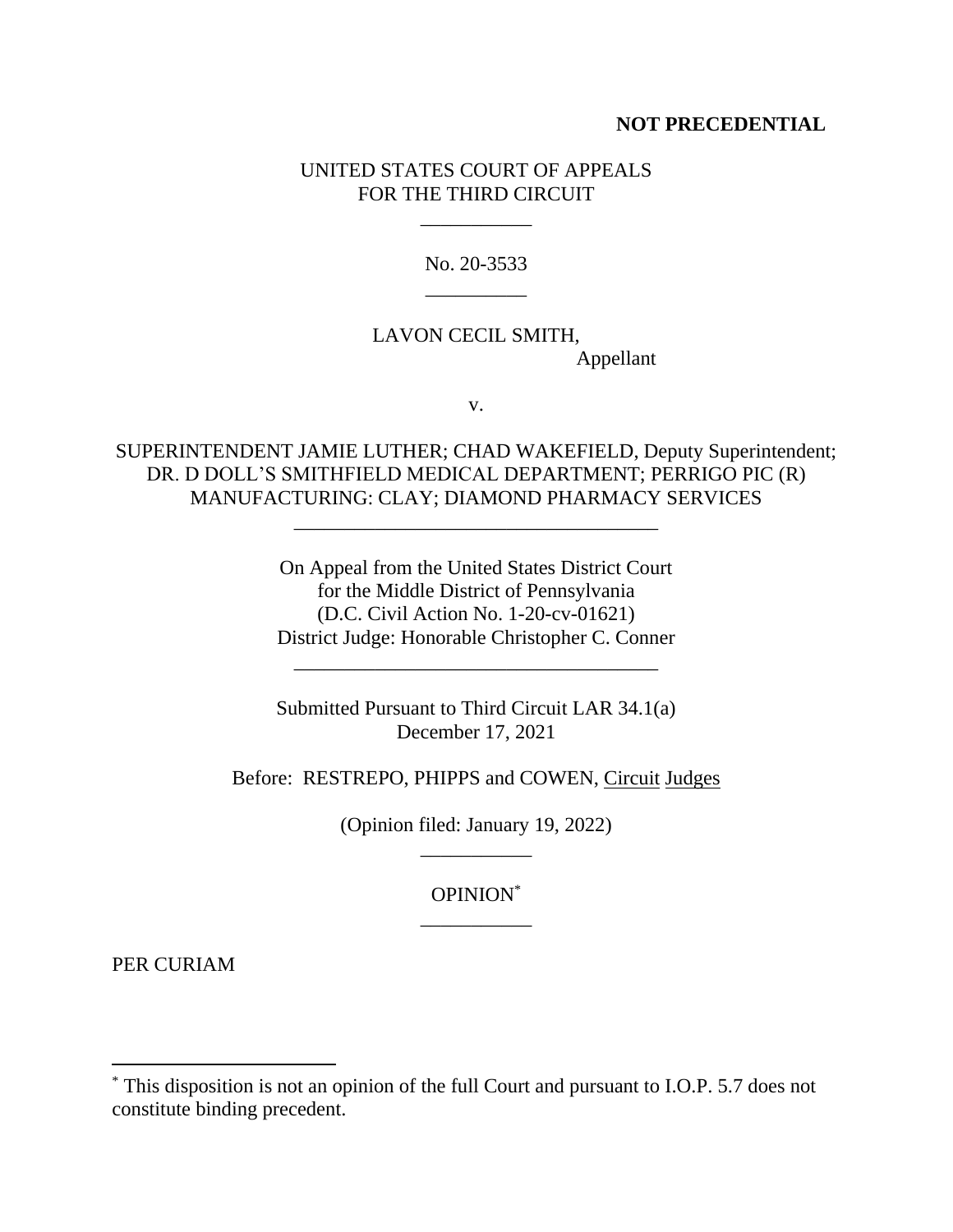In the District Court, pro se appellant Lavon Smith filed a civil rights complaint and sought to proceed in forma pauperis (IFP). The District Court, observing that Smith had just under \$600 in his prison account as well as a steady, albeit modest, stream of income, concluded that Smith was not financially eligible to proceed IFP and denied the motion (as well as a subsequent request for reconsideration). When Smith did not pay the filing and administrative fees by the deadline prescribed by the District Court, the Court dismissed the action. Smith appealed. We will affirm.<sup>1</sup>

First, in his appellate brief, Smith has not raised any challenges to the District Court's IFP decision or dismissal order. He has therefore forfeited any arguments that he might have. See In re Wettach, 811 F.3d 99, 115 (3d Cir. 2016) ("[B]ecause they fail to develop [two] argument[s] in their opening brief, the Court holds that the [appellants] have forfeited these claims."); Mala v. Crown Bay Marina, Inc., 704 F.3d 239, 245 (3d Cir. 2013) (noting that pro se litigants "must abide by the same rules that apply to all other litigants").<sup>2</sup>

Even if Smith had not forfeited any challenges to the District Court's order, the District Court acted within its discretion. "In this Circuit, leave to proceed in forma pauperis is based on a showing of indigence." Deutsch v. United States, 67 F.3d 1080,

<sup>&</sup>lt;sup>1</sup> We have jurisdiction under 28 U.S.C. § 1291. <u>See Wynder v. McMahon</u>, 360 F.3d 73, 76 (2d Cir. 2004).

<sup>&</sup>lt;sup>2</sup> Smith argues in his brief only that he "never received a Court order" and that "the facts" have never been adjudicated." However, Smith attached all of the relevant orders to his notice of appeal.